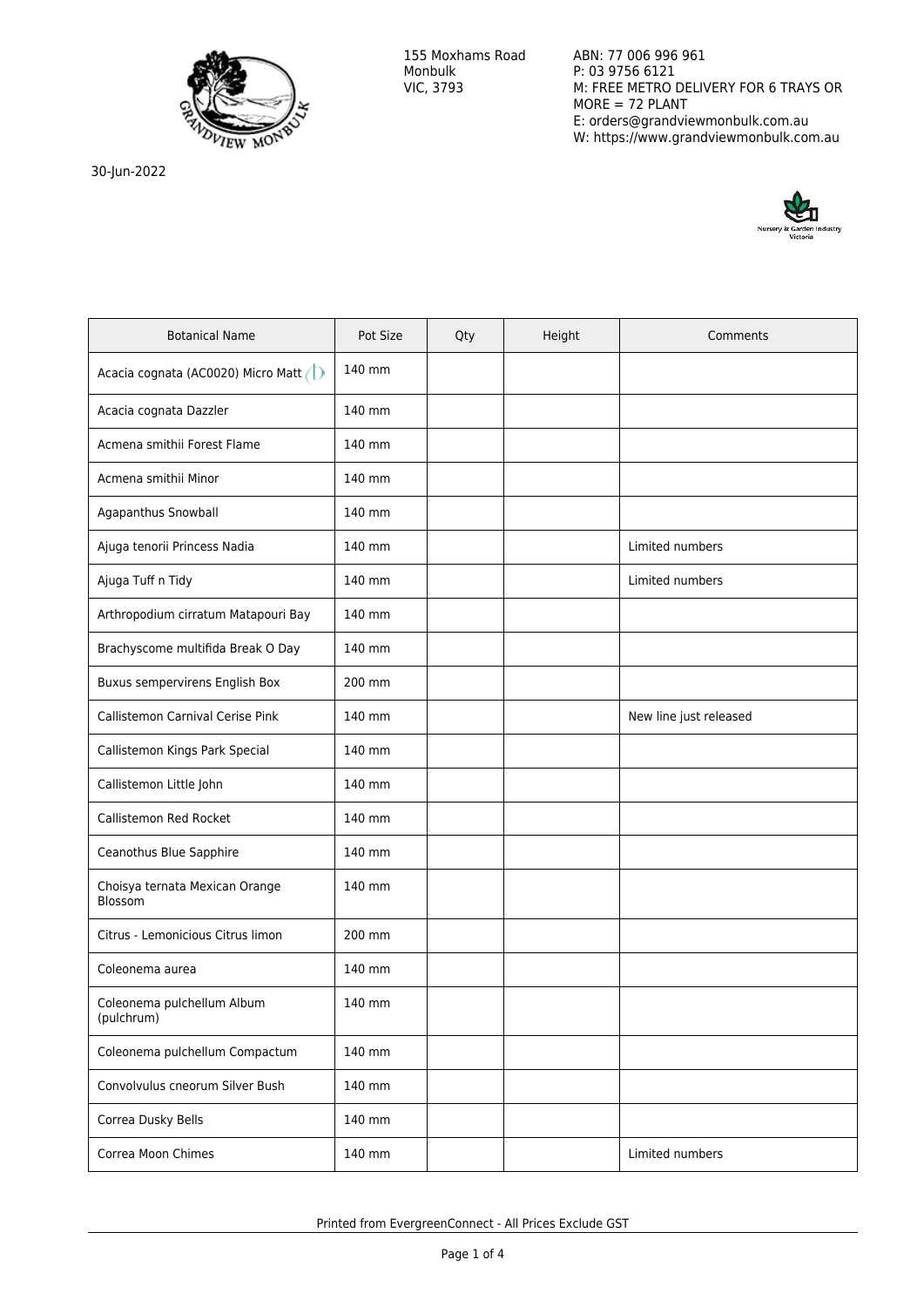

30-Jun-2022

ABN: 77 006 996 961 P: 03 9756 6121 M: FREE METRO DELIVERY FOR 6 TRAYS OR MORE = 72 PLANT E: orders@grandviewmonbulk.com.au W: https://www.grandviewmonbulk.com.au



| <b>Botanical Name</b>                     | Pot Size | Qty | Height | Comments                    |
|-------------------------------------------|----------|-----|--------|-----------------------------|
| Eremophila glabra Kalbarri Carpet         | 140 mm   |     |        |                             |
| Euphorbia Blackbird                       | 140 mm   |     |        | Stunning dark foliage       |
| Felicia amelloides                        | 140 mm   |     |        |                             |
| Felicia angustifolia                      | 140 mm   |     |        |                             |
| Goodenia ovata Little Goodie              | 140 mm   |     |        | Limited numbers             |
| Grevillea lanigera Mt Tamboritha          | 140 mm   |     |        | In bud                      |
| Hardenbergia violacea Free n Easy         | 140 mm   |     |        | Bud and flower              |
| Hardenbergia violacea Happy Wanderer      | 140 mm   |     |        | Bud and flower              |
| Hardenbergia violacea Sweet Heart         | 140 mm   |     |        |                             |
| <b>Hebe Emerald Green</b>                 | 140 mm   |     |        |                             |
| <b>Heuchera Fire Alarm</b>                | 140 mm   |     |        | Red foliage Limited numbers |
| Ilex crenata fastigiata                   | 200 mm   |     |        |                             |
| Laurus nobilis Bay Leaf                   | 200 mm   |     |        |                             |
| Lavender - Avonview Lavandula<br>stoechas | 140 mm   |     |        |                             |
| Leptospermum nanum rubrum                 | 140 mm   |     |        |                             |
| Leucadendron Maui Sunset                  | 140 mm   |     |        |                             |
| Leucadendron Safari Gold Strike           | 140 mm   |     |        | Limited numbers             |
| Leucadendron Super star                   | 140 mm   |     |        |                             |
| Leucothoe Burning Love                    | 140 mm   |     |        |                             |
| Leucothoe Little Flames                   | 140 mm   |     |        | Limited numbers             |
| Leucothoe Twisting Red                    | 140 mm   |     |        | Limited numbers             |
| Liriope muscari                           | 140 mm   |     |        |                             |
| Liriope muscari Big Blue                  | 140 mm   |     |        |                             |
| Liriope muscari Evergreen Giant           | 140 mm   |     |        |                             |
| Liriope muscari Monroe White              | 140 mm   |     |        |                             |

Printed from EvergreenConnect - All Prices Exclude GST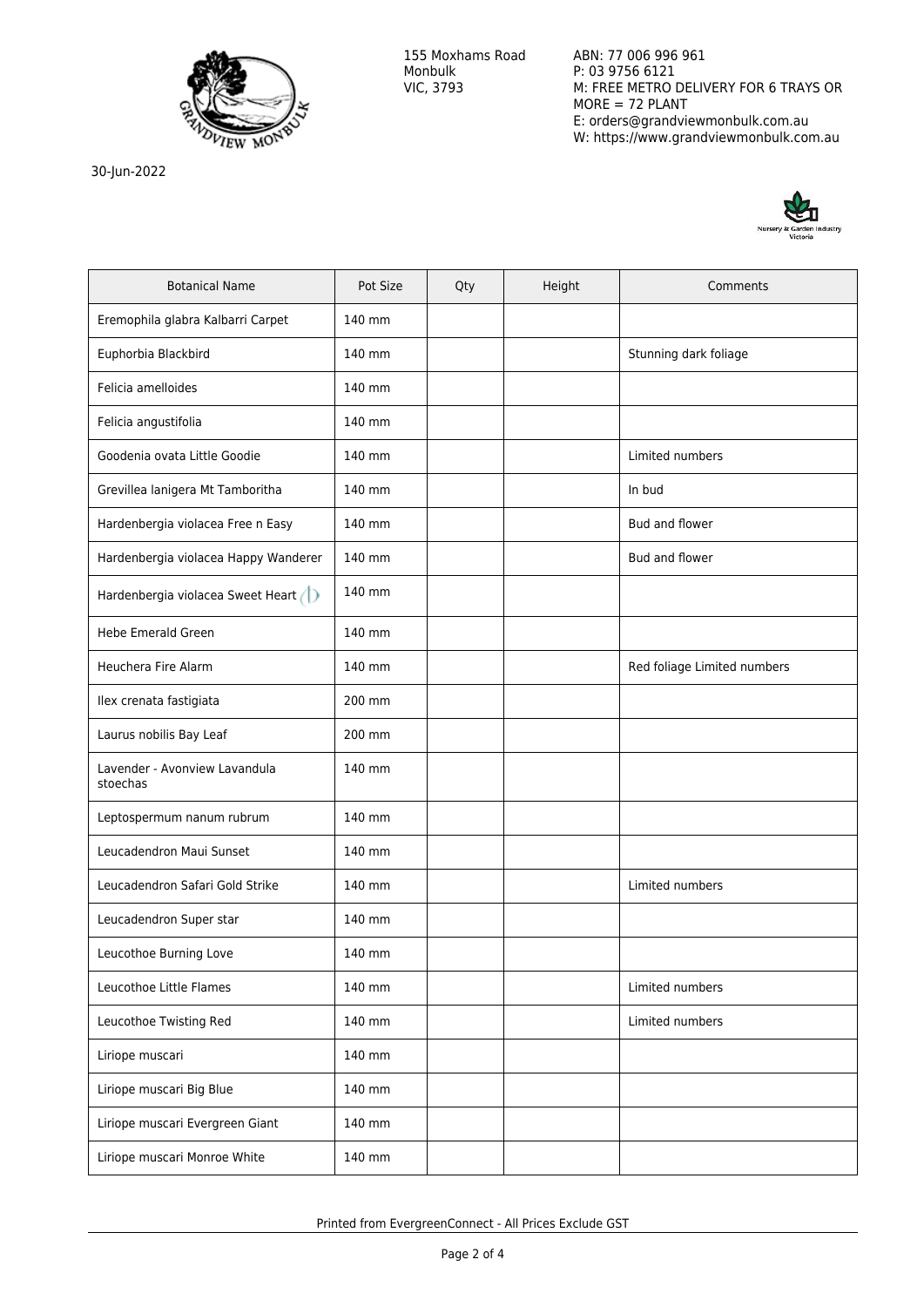

30-Jun-2022

ABN: 77 006 996 961 P: 03 9756 6121 M: FREE METRO DELIVERY FOR 6 TRAYS OR MORE = 72 PLANT E: orders@grandviewmonbulk.com.au W: https://www.grandviewmonbulk.com.au



| <b>Botanical Name</b>                                    | Pot Size | Qty | Height | Comments               |
|----------------------------------------------------------|----------|-----|--------|------------------------|
| Liriope muscari Royal Purple                             | 140 mm   |     |        |                        |
| Liriope muscari Samantha                                 | 140 mm   |     |        |                        |
| Liriope spictata Silver Dragon                           | 140 mm   |     |        |                        |
| Lomandra confertifolia Echidna Grass                     | 140 mm   |     |        |                        |
| Lomandra Little Lime                                     | 140 mm   |     |        | Limited numbers        |
| Lomandra Misty Green                                     | 140 mm   |     |        |                        |
| Lophomyrtus x ralphii Black Stallion                     | 140 mm   |     |        |                        |
| Magnolia grandiflora Exmouth                             | 200 mm   |     |        |                        |
| Magnolia grandiflora Little Gem                          | 200 mm   |     |        |                        |
| Myoporum parvifolium Fine Leaf White                     | 140 mm   |     |        |                        |
| Nandina domestica Moon Bay                               | 140 mm   |     |        |                        |
| Nandina domestica Moon Bay                               | 200 mm   |     |        |                        |
| Nandina domestica Nana                                   | 140 mm   |     |        |                        |
| Philotheca myoporoides Profusion (syn.<br>Eriostemon)    | 140 mm   |     |        | In bud                 |
| Philotheca myoporoides Winter Rouge<br>(syn. Eriostemon) | 140 mm   |     |        | In bud                 |
| Photinia fraserii Red Robin                              | 140 mm   |     |        |                        |
| Pieris japonica Sarabande                                | 140 mm   |     |        | In bud                 |
| Pieris Temple Bells                                      | 140 mm   |     |        | In bud limited numbers |
| Pittosporum tenuifolium (HI01) Hole in<br>One $\bigcirc$ | 140 mm   |     |        |                        |
| Pittosporum tenuifolium Golf Ball                        | 140 mm   |     |        |                        |
| Pittosporum tenuifolium On Par $\bigcirc$                | 140 mm   |     |        |                        |
| Polygala Dalmaisiana Compacta                            | 140 mm   |     |        |                        |
| Polygala Little Charmer                                  | 140 mm   |     |        | In bud/flower          |
| Rhodanthe anthemoides                                    | 140 mm   |     |        |                        |